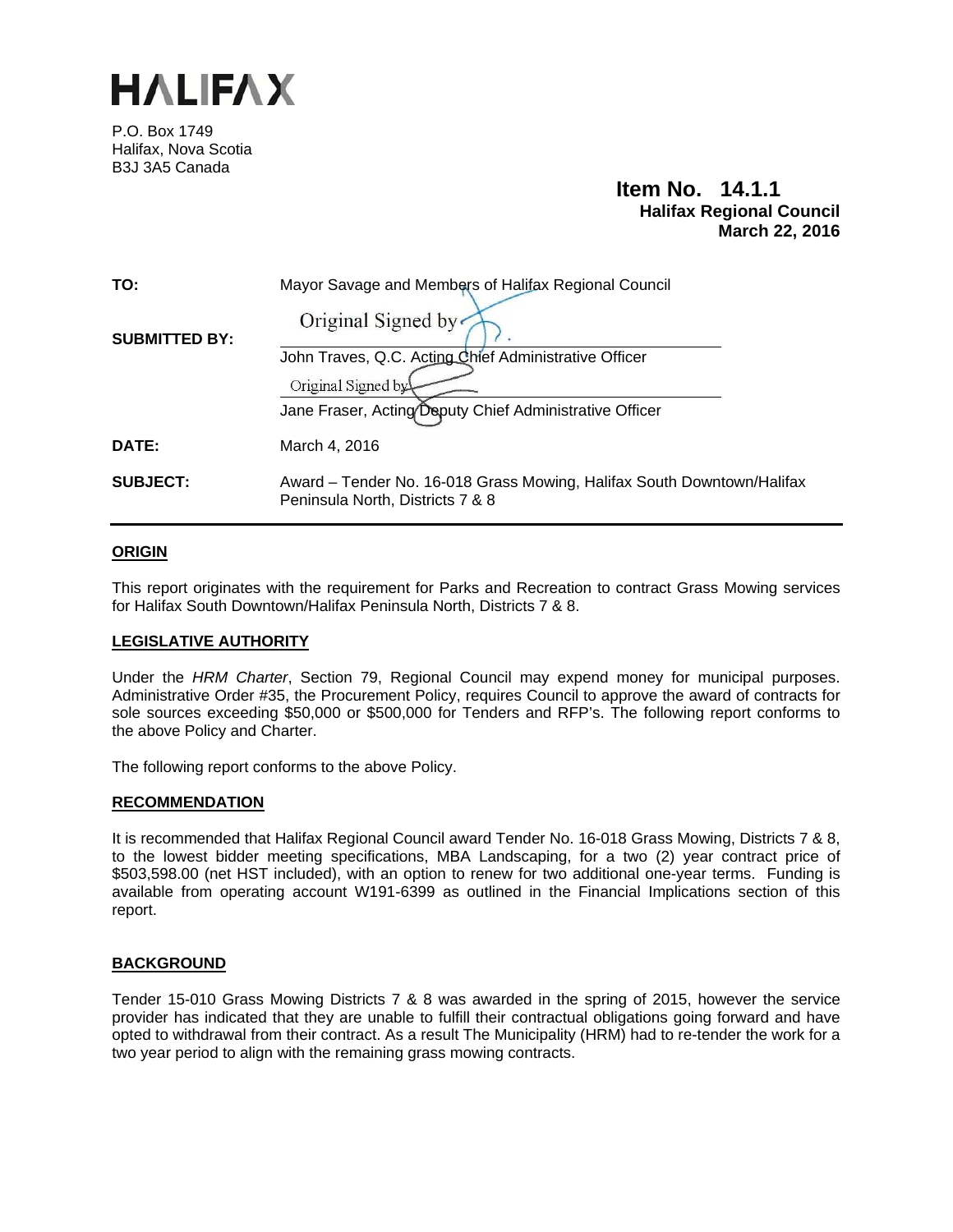## **DISCUSSION**

Tenders were called and posted to the Province of Nova Scotia's Procurement website on February 9 2016, and the Tender closed on February 26, 2016. Bids were received as an annual lump sum.

MBA Landscaping is the lowest bidder meeting specifications. We received three compliant bids which are outlined in the table below.

| Company                    | Location        | Year 1<br>(Incl. net HST) | Year 2<br>(Incl. net HST) | Total<br>(Incl. net HST) |
|----------------------------|-----------------|---------------------------|---------------------------|--------------------------|
| <b>MBA Landscaping</b>     | Districts 7 & 8 | \$251,799.00              | \$251,799.00              | \$503,598.00             |
|                            |                 |                           |                           |                          |
| Turfmasters<br>Landscaping | Districts 7 & 8 | \$338,142.00              | \$338,142.00              | \$676,284.00             |
|                            |                 |                           |                           |                          |
| Tracey's<br>Landscaping    | Districts 7 & 8 | \$620,740.00              | \$620,740.00              | \$1,241,480.00           |

\*The annual rates outlined in the table above include spring clean-up.

Note: In addition to the standing offer, an additional agreement will be set up with the successful proponent outlining the rate per square meter which will be used for additional work on an as required basis.

### **FINANCIAL IMPLICATIONS**

Based on the lowest bid price of \$482,901 plus net HST of \$20,697 for a total of \$503,598.00, funding is available from operating account W191-6399. The cost of Year 1 can be accommodated within the proposed 16/17 operating budget.

| Totals per year (net HST included) |              |
|------------------------------------|--------------|
| Year 1:                            | \$251,799.00 |
| Year 2:                            | \$251,799.00 |
| Total                              | \$503,598.00 |

### **COMMUNITY ENGAGEMENT**

Not applicable

## **ENVIRONMENTAL IMPLICATIONS**

No implications identified